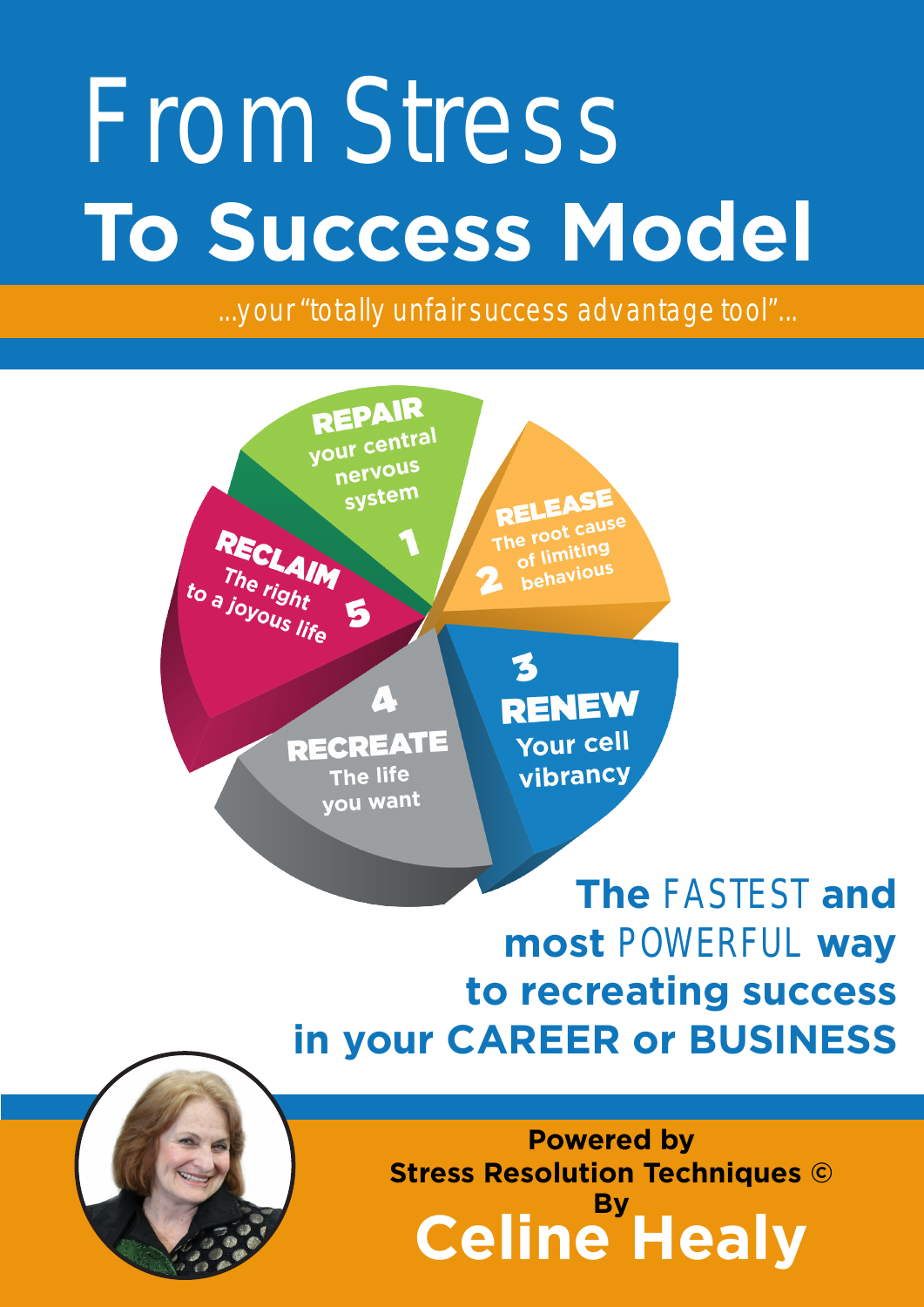#### **From Stress to Success Model**

**...***your "totally unfair success advantage tool"***....**

#### **The fastest and most powerful way to rejuvenate your career or business!**

**In your Career**: if you are suffering from exhaustion, feeling overwhelmed, have a feeling that time is constantly against you, or feel that you are losing control both of your personal life and your work life, it could be that your are suffering from underlying '"unknown" stress-related issues that are holding you back in your career.

**In your Business**: if you are suffering from lagging sales, or perhaps your bottom line appears to have stagnated, it could be that your personal life is now impinging on your business life, with "unknown" stress-related issues that are holding you back personally and which are now affecting you, your business generally, your profits and productivity, staff and customers.

Of course in both instances there may be other reasons, however, time and time again, I find that the major factor for both career and business stagnation is because of underlying "hidden" stress-related issues that are running your internal programs over which you appear to have lost control. Loss of control is the primary issue behind stress-related issues.

If this sounds like you, here is, with my compliments, what I believe is the most powerful: "totally unfair success advantage" that you can implement in your personal and business life.

This Success System has been developed over several years and it works every time, if you follow the instructions and implement it in your life.

I call it "*From Stress to Success Model*" and it is yours to use to implement in your personal life in your career or business.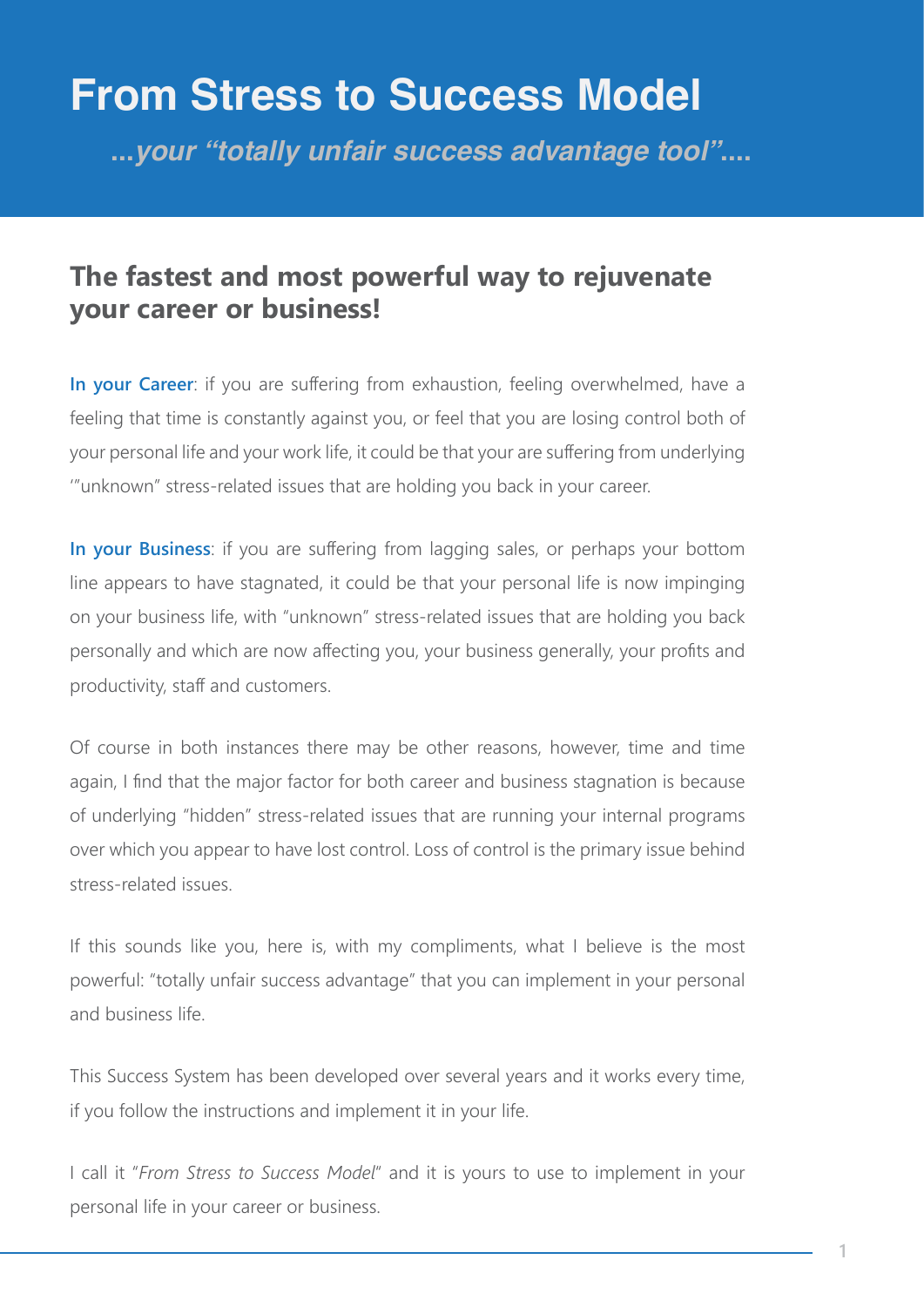#### **1 REPAIR**

Most doctors agree, and hence most people are now aware, that stress is the basis of up to 95% of all diseases. A lot of Career people and people in Business do not necessarily relate to the fact that stress is affecting them in any way as perhaps they are disease-free or appear to be symptom–free.



All stress is a relationship issue: an issue with ourselves, with someone else, with a customer, a staff member or a partner or a relative.

Stress is about unresolved and unexpressed emotions, i.e. when we are not able to express what we really need to say or feel, then these emotions get suppressed or repressed and they are stored in our body/mind as negative energy. This constant negative energy impinges on our central nervous system and plays havoc with our day-to-day thoughts, feelings and behaviours. Stress makes us behave erratically. It makes us feel out of control. It makes our judgement clouded. We lose focus and concentration and then we need to spend much longer on tasks than previously. And so it goes on....

**The cost of stress to an individual can be enormous**. If you continue to ignore the initial signs and symptoms these can build and create havoc over periods of time. You could: lose your health, lose your job, lose your income, lose various relationships, you could lose your self-esteem and then spiral down towards burnout. If this happens it can take several years to regroup and build up those losses.

Up to 82% of all Australian workers have symptoms of: significant distress, above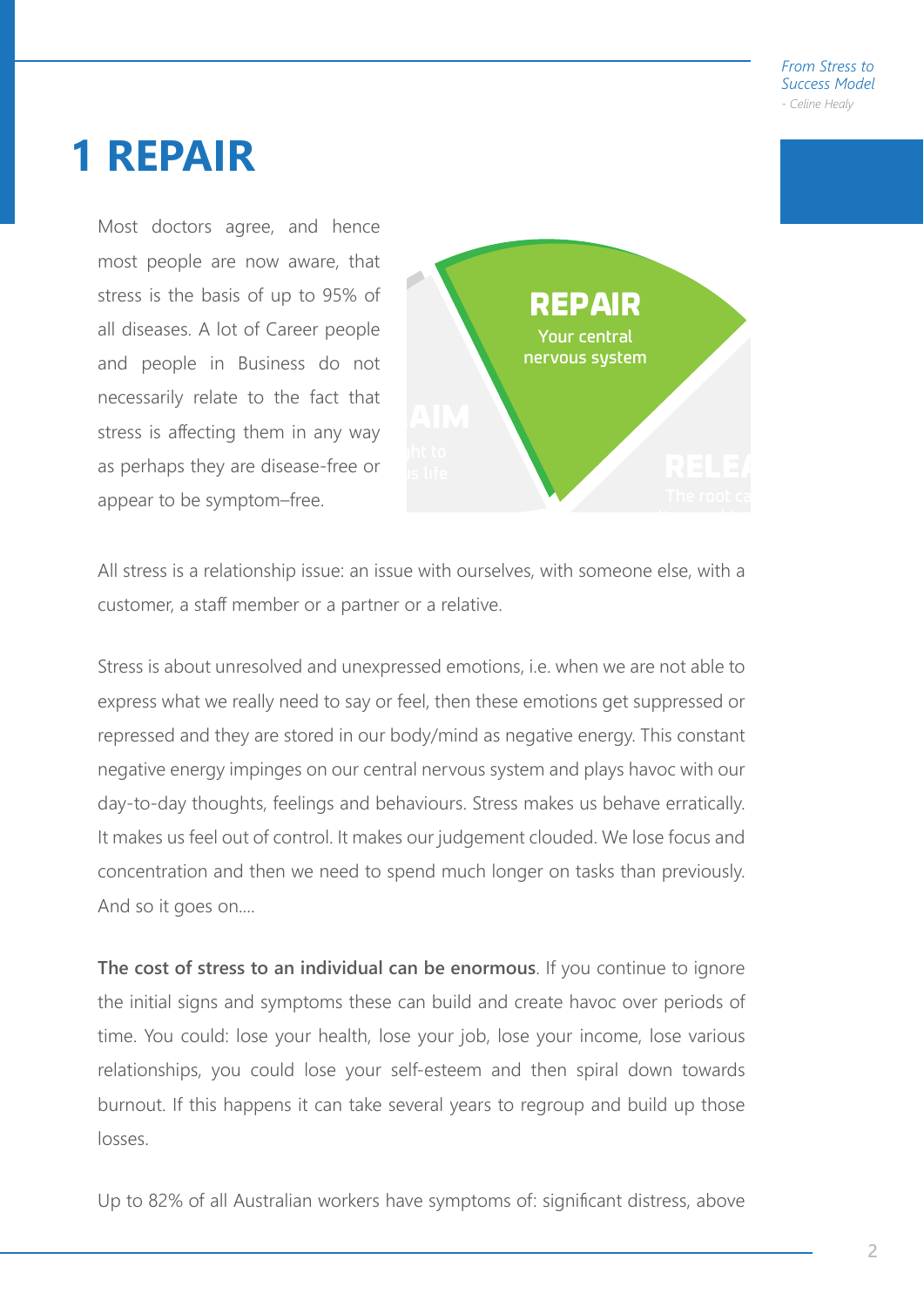normal levels of anxiety or moderate to extreme symptoms of depression. These workers admit that stress affects their: physical health and their mental health.

49 % of these workers say that they do not feel that their boss values their contribution. This same percentage indicates that they feel that their bosses do not care about their wellbeing.

A combine survey indicated that the costs of job stress in developed countries like: Australia, USA, UK and Germany, have been estimated at \$200 - \$300 billion annually in absenteeism, diminished productivity, employee turnover, accidents, and medical, legal and insurance fees.

The costs, both personally, professionally and to your business are enormous, and could be worse if you do not take some kind of preventative action. Stress is a billion dollar industry.

Behaviourally people get: insomnia, are more accident prone, have weight issues, have increased substance abuse or use gambling or cigarettes as a stress inhibitor.

Cognitively people have: poor concentration, are forgetful, are indecisive or act out hopelessness.

Emotionally people have: increased anxiety, depression, have more mental, emotional and physical tension or are quick to achieve anger.

Stress affects the central nervous system in that our body/mind sends up to 1400 chemical and electrical signals throughout the CNS, the organs, glands, tissues and muscles. The stress can either be "real" or be merely perceived as a stressful situation. Your body does not recognise whether it is a real or a perceived threat. It just goes into action to protect you from harm. The problem being that in today's world we do not have many '"real" threats, so our body/mind is constantly under stress from the chemical reactions and this means that we never fully recover from these so called "stressful events".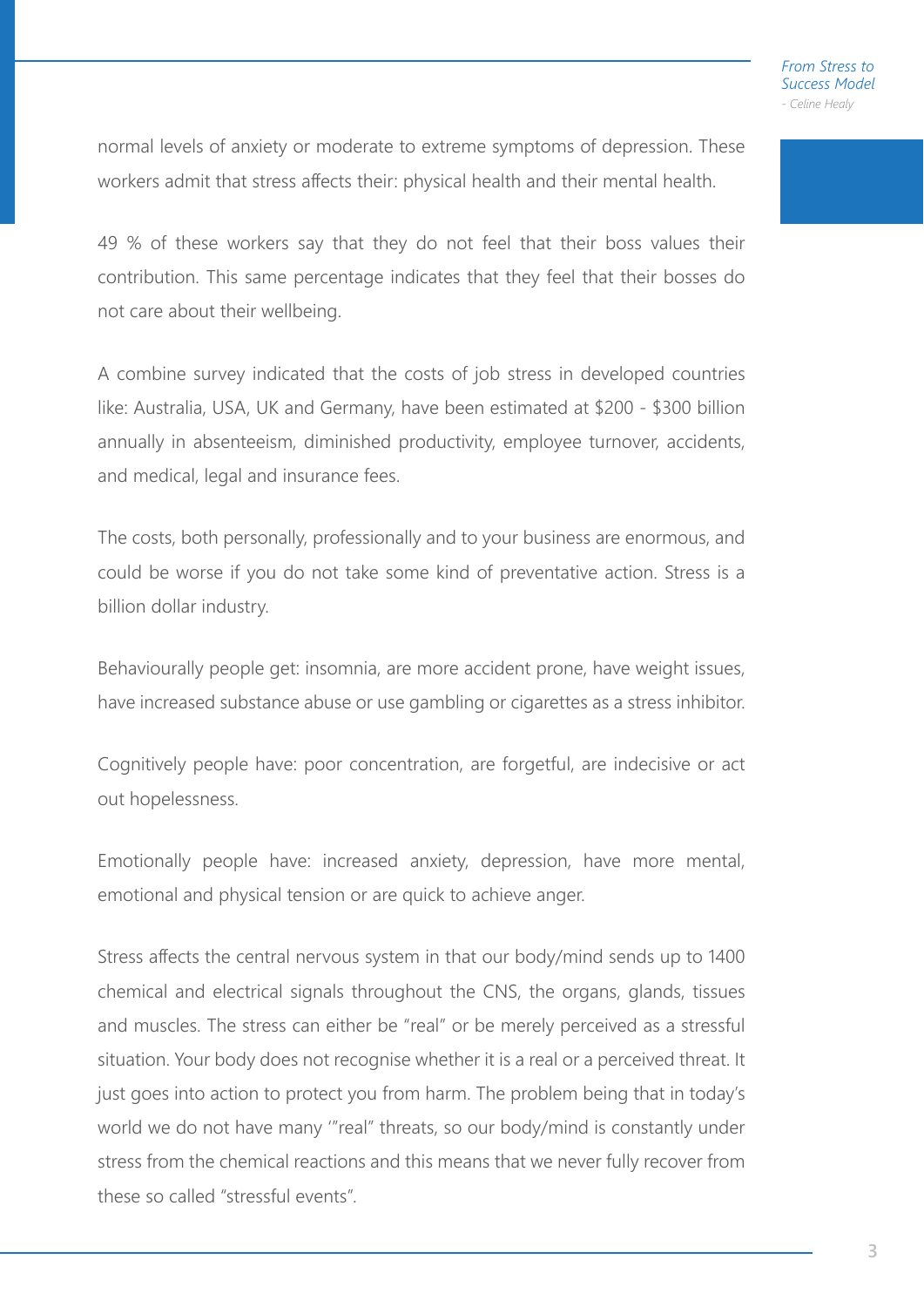Our CNS is being bombarded with chemicals daily so we generally take something to overcome these disruptive signals. We might increase: coffee intake, sugar, fast food, alcohol, tobacco or other recreational drugs. When this happens we find that we cannot turn our minds off, because now we not only have the initial stress, we also have other bodily stresses from these self-ingested chemicals. We then cannot gain restful sleep or concentrate easily. We cannot make proper decisions. The weekends are not long enough to recoup. A massage can only do so much as it is a bandaid trying to resolve an underlying issue, mostly of which we are unaware.

This means that we cannot escape the affects of stress on a daily basis. Our bodies are constantly emitting electromagnetic signals, especially from the brain centres or energy centres of our bodies. Our brains are emitting signals. Our heart emits signals. Our gut emits signals. These are all separate energy centres. However, research has indicated that the heart energy centre is the locus of control of all the energy centres and separate brains.

(At present evidence suggests that there are three separate brains: the head, the heart and the gut.)

Our heart emits between 40 – 60 times more electromagnetic signals than our head brain. What this means is that because our hearts govern our emotions and affect our coherence, our emotional balance, our heart centre sends signals to the head brain that all is not well. The head brain then interprets this and activates various glands that then emit various hormones and sends a message throughout the CNS that we are now feeling "stressed" or some specific emotion. We will continue to feel this emotion until the flood of the hormone responsible dies down and we are then able to move on or cope better. To stop the flood of hormones form a stressful situation we need to do something. We may have taken a walk or instigated breathing in order to settle down.

Sometimes a person who has been successful in their career or business can suddenly go backwards or appear to engage in erratic behaviour, for no apparent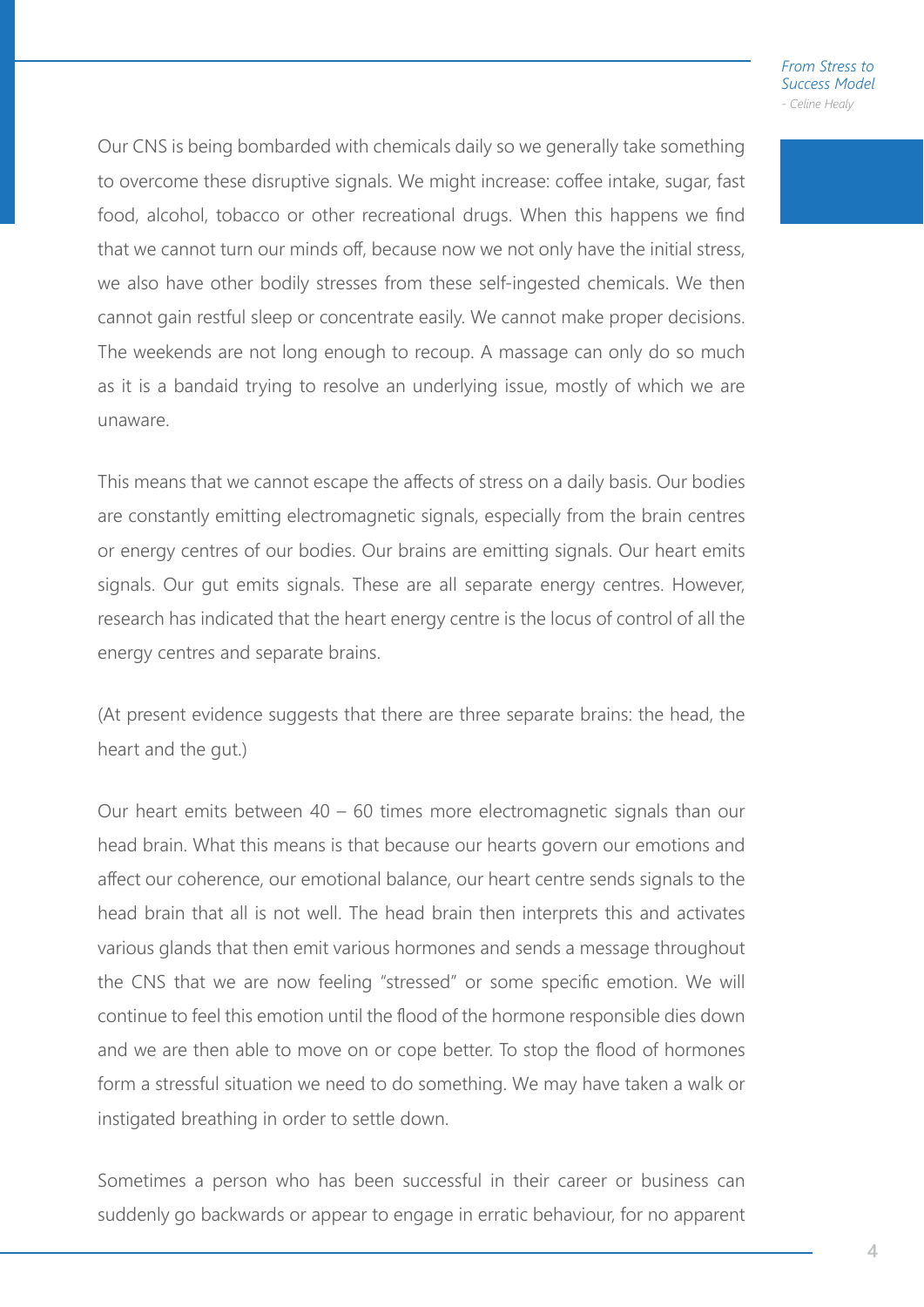logical reason. The person appears to be out of control. In fact, they literally are:"out of control". The successful career or business person, in private, may find themselves tearful or depressed. They may find themselves on the floor curled up in a foetal position, not able to cope. It appears to be sudden; however, it has been building up over time.

What is happening here is that some "hidden unresolved issue", whether it is a limiting belief, a negative emotion or a negative attitude or negative behaviour pattern has suddenly raised its ugly head and the person is not able to deal with it consciously. What this means is that an issue from childhood may have raised itself and may not appear to be related in any way to the current status. However, because it has not been expressed and therefore resolved, this issue from childhood could throw you backwards and into a learned pattern of behaviour that you once used in order to survive within that particular environment.

What this does is throw the person off the "successful" path that they have been on and throws them into a position of lack of power. It means that the unresolved stress which has been impinging upon their central nervous system for many years, now raises its head and the person does not have the resources to deal with this as the "issues" that are now affecting the person are at an unconscious level.

The memories of these issues are ingrained in the CNS and at the cellular level. However, the person's body/mind system is jammed full of lots of "stuff" that the person has not yet resolved from a prior time or from childhood, and the body/ mind system breaks down and says: ' I am not able to cope anymore. You need to do something in order for me to regain control. I do not know what that is. However, I am crammed full of this unresolved stuff and I need help'.

Because this type of event/s happens on a regular basis in all walks of life, I have put together a series of practical tools that you can implement either personally, or with your entire staff, in order to **REPAIR your central nervous system** so that you can regain control and be more successful in either your career or your business.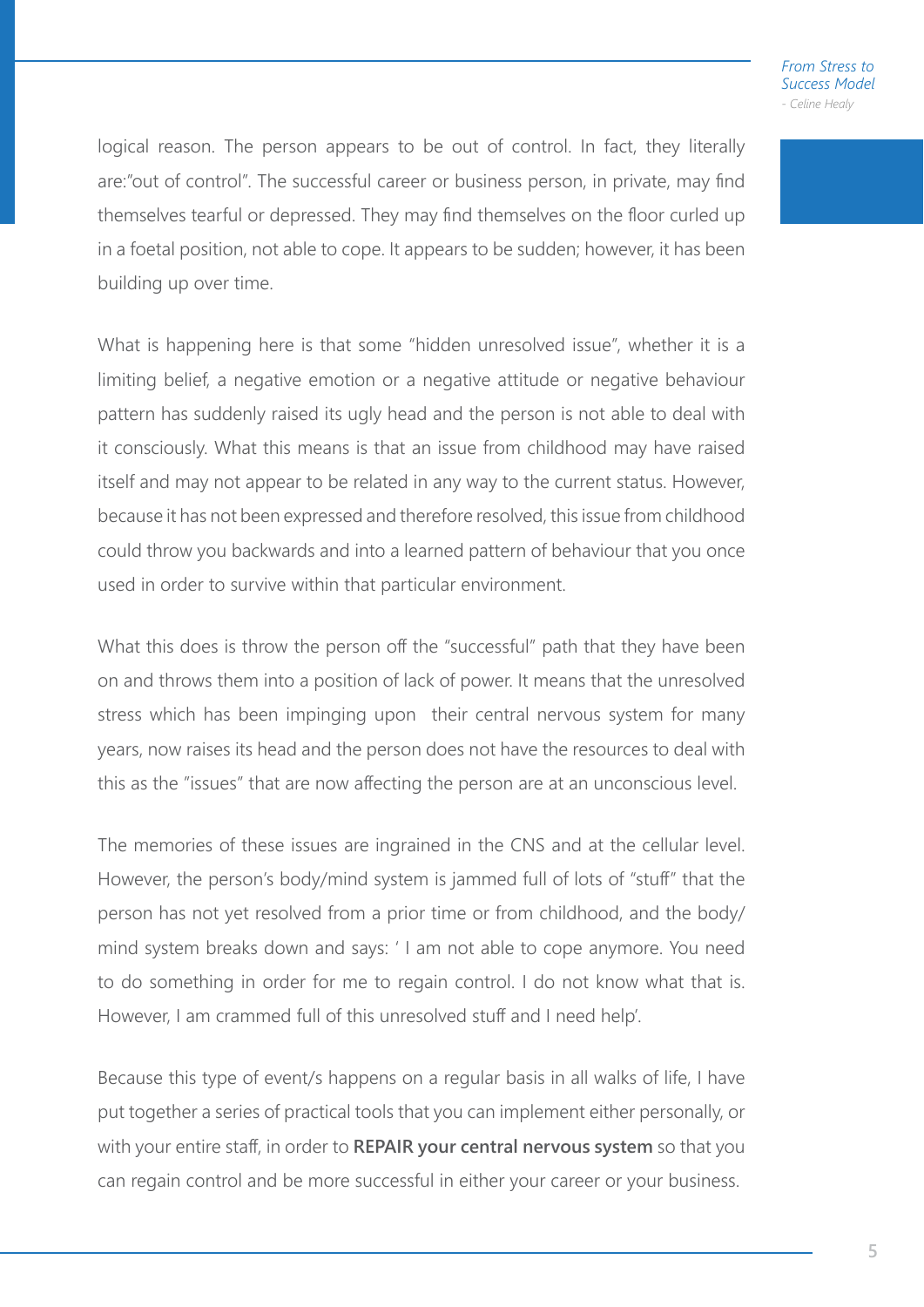You see, as a career person who has lost control, you will stagnate in your career path and not achieve the heights you aspire to when these past issues raise their heads and you do not do anything to resolve them permanently.

As a business person, if you personally, or your staff, are stressed in any way, this will have a direct affect on your ability to make profits and attract the right clients, and hence your bottom line. Your productivity will decline and your business will decline if you do not take action to resolve these issues. Firstly, you need to be able to identify what they are when they arise.

This is about your personal stress health and what you do to alleviate this from your life. People are so used to stress, in fact they become addicted to stress, that they quite often do not recognise when they are stressed and what effects it is having on them personally, professionally or on the business. If you are stressed personally, your business will suffer. If you are stressed personally, your career will stall.

So, the most important thing for you to remember when finding a way around your stalling career or your stagnating business is to put into place a **system of REPAIR** so that you and your business can be healed and become as successful as you desire.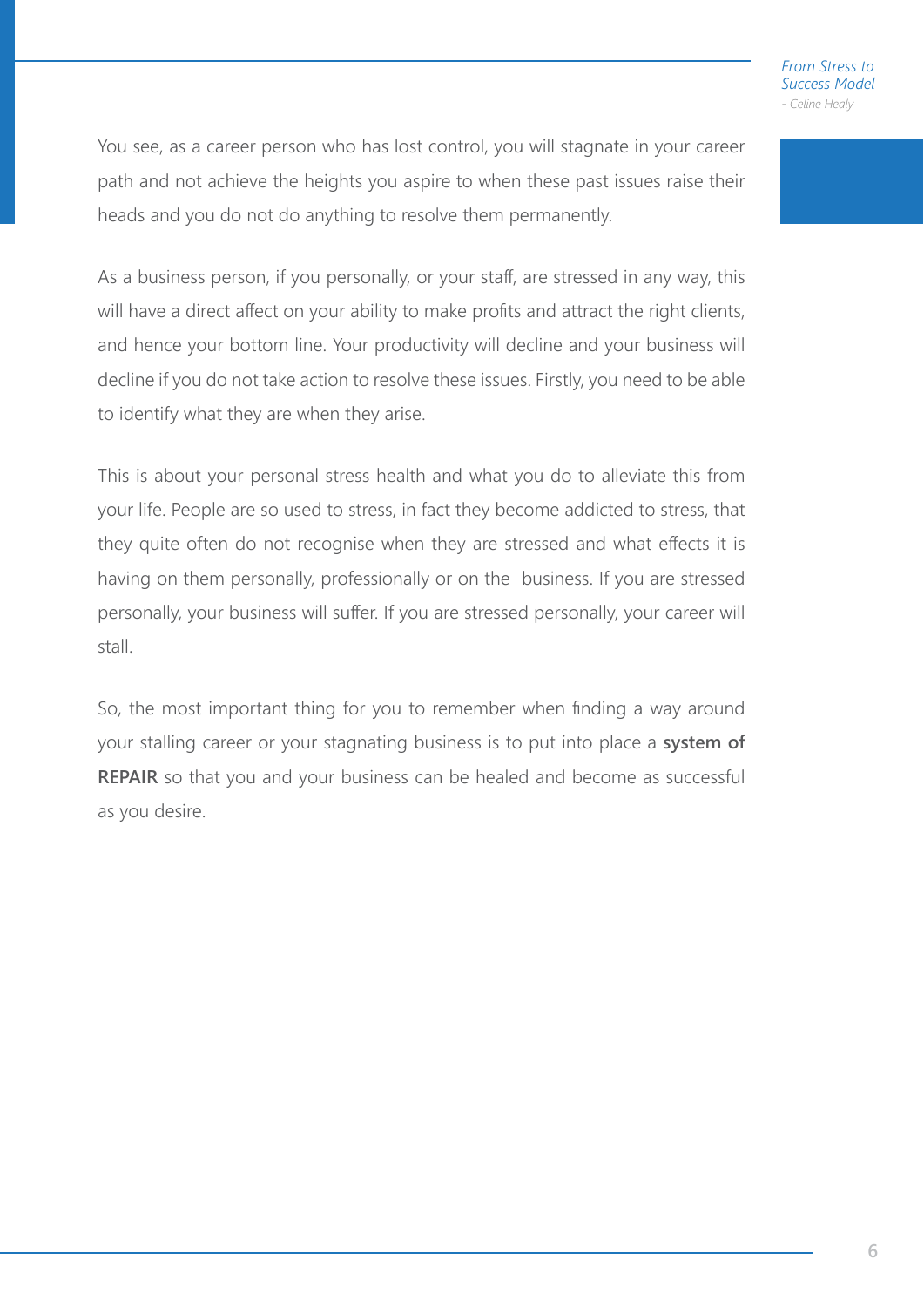### **2 RELEASE**

The second step after you have 'repaired" your central nervous system is to rapidly increase the speed with which you move forward in your career or business. You see, because our bodies have been subjected to flooding with huge numbers of chemicals, from either real or perceived threats, we



need to continue to practice the techniques we learnt in the Repair section as stress will rear its ugly head again and again.

Sometimes behind the majority of the large stresses we have in life, e.g. you might have a life-long issue with not feeling good enough when you come across people who appear to be more successful than you. This over-riding fear limits your perception and hence your patterns of behaviour. Mostly you do not know how to deal with these big hidden underlying issues and just press on. However, sometimes they come and rear their ugly heads and throw you right off the track on which you have already been successful. It could arise when you are going for a promotion or a new job. You know that you have the qualifications and experience and theoretically should get the job. However, during the interview they ask you a curly question and you revert to some uncharacteristic behaviour and give a totally dumb answer. This leads the interview panel to believe that under pressure you will not be up to the job.

It could be in your business when you want to implement a new strategy and theoretically it all looks good and there should be a positive outcome. However, at the time to implement, you suffer from an anxiety attack and pull back on all of the steps and only implement a couple. This then sabotages the entire operation and you are now back where you started from or maybe even further behind that when you started.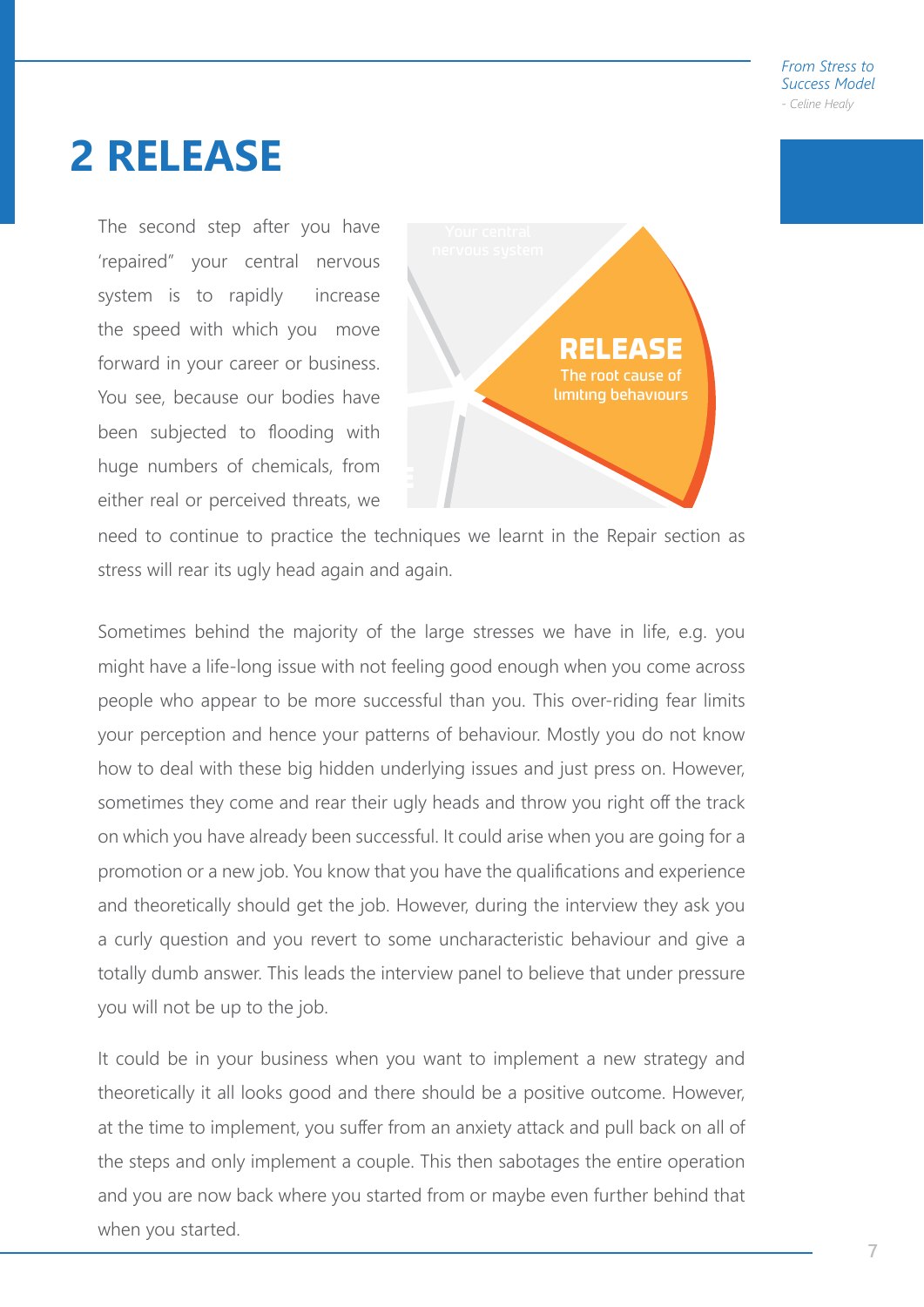So as a way of increasing exponentially the results you will have gained in the REPAIR section you will now be able, once having healed your CNS sufficiently well to cope with everyday stressor triggers, you will then release the major traumas holding you back of which you are mostly unaware.

What this means is that your patterns of behaviour are imprinted form an early age, generally between 0 – 6 years of age. In this stage you are in the care of your primary care givers and so you rely on them to keep you safe and learn how to behave and what to do in order to survive not only that environment but also survive in the outside world.

If you have been subjected to events or have interpreted events in a particular way, you then create a belief, generally a negative belief about what something means when a certain thing happens. This interpretation may or may not be useful in later life. However, what we do is to continually react to certain triggers in the same way as our body/mind has indicated that that is the best way in order to survive.

Because we were not able to express how we felt when these events were happening, we either suppressed or repressed these unexpressed emotions. However, in certain situations, our reaction to an event will surface and the reaction will be the same or similar to when we were that young child. In most instances this behaviour is inappropriate for a more mature way of living and we find that when we argue with someone or we are fearful of a person or an event, then we will automatically go into that old pattern of behaviour. Generally these patterns will be limiting because the beliefs we have around events from that time period are not appropriate to adult behaviour patterns. If we want to be successful as an adult we will need to release the major negative patterns from our repertoire, otherwise, at some stage, they will come back to haunt us and eventually sabotage our present success. When we are "trying" to be successful and are exerting will power in order to do this, we eventually will not be able to continue at that pace. We will slide back into unsuccessful behaviour.

Our objective in this model is to be able to get into flow in life where our effort is minimal because we are operating t the place where everything is effortless and easy. That is our goal for you.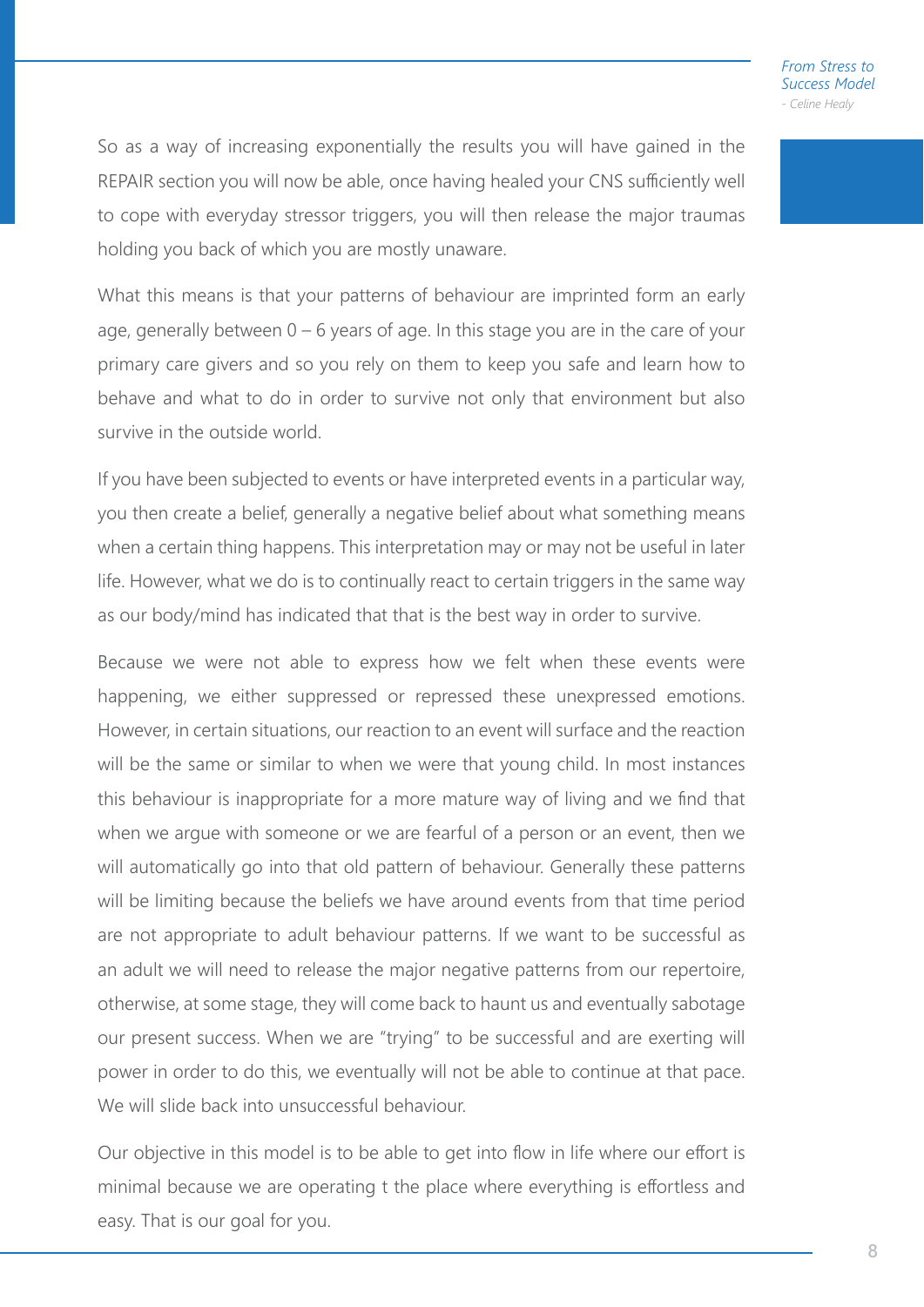### **3 RENEW**

Having repaired and released the major traumas affecting your body/ mind, of which you mostly are not aware, you now have an opportunity to have your body/mind operating at a totally new vibration, i.e. a successful vibration.



Traumas need not be huge or result

from a major or life-threatening situation. Anything and everything is traumatic to a little child, so if the word: trauma is used, it merely signifies that it is a significant event as defined by the child at the time of occurrence.

Bodies are made up of energy. Mostly we are operating at a negative level of vibration, viz. fear, doubt, judgment, criticism, shame, guilt and so on.

This negative energy holds up down and holds us back. Also too, keeping these negative thoughts, feelings, emotions, and patterns of negative behaviour hidden for long periods of time creates an energy drain and hence makes us feel exhausted or tired. This energy drain is due to the fact that these underlying emotions take energy to keep hidden, as we do not want people to know that we have unresolved issues, or appear to be less successful than desired. We try to keep them hidden. Examples of how we do that are through: drinking, eating, general substance abuse or by negative behaviour patterns, e.g. self punishment or self abuse. If you have a drinking problem you have an emotional issue that you have not yet resolved.

So, in this section, having retrained your CNS to be more responsive and hence you will be able to be more present, more conscious have more awareness and perception and be able to make better decisions, and you will have then released the major issues affecting your personal life and hence your business, it is now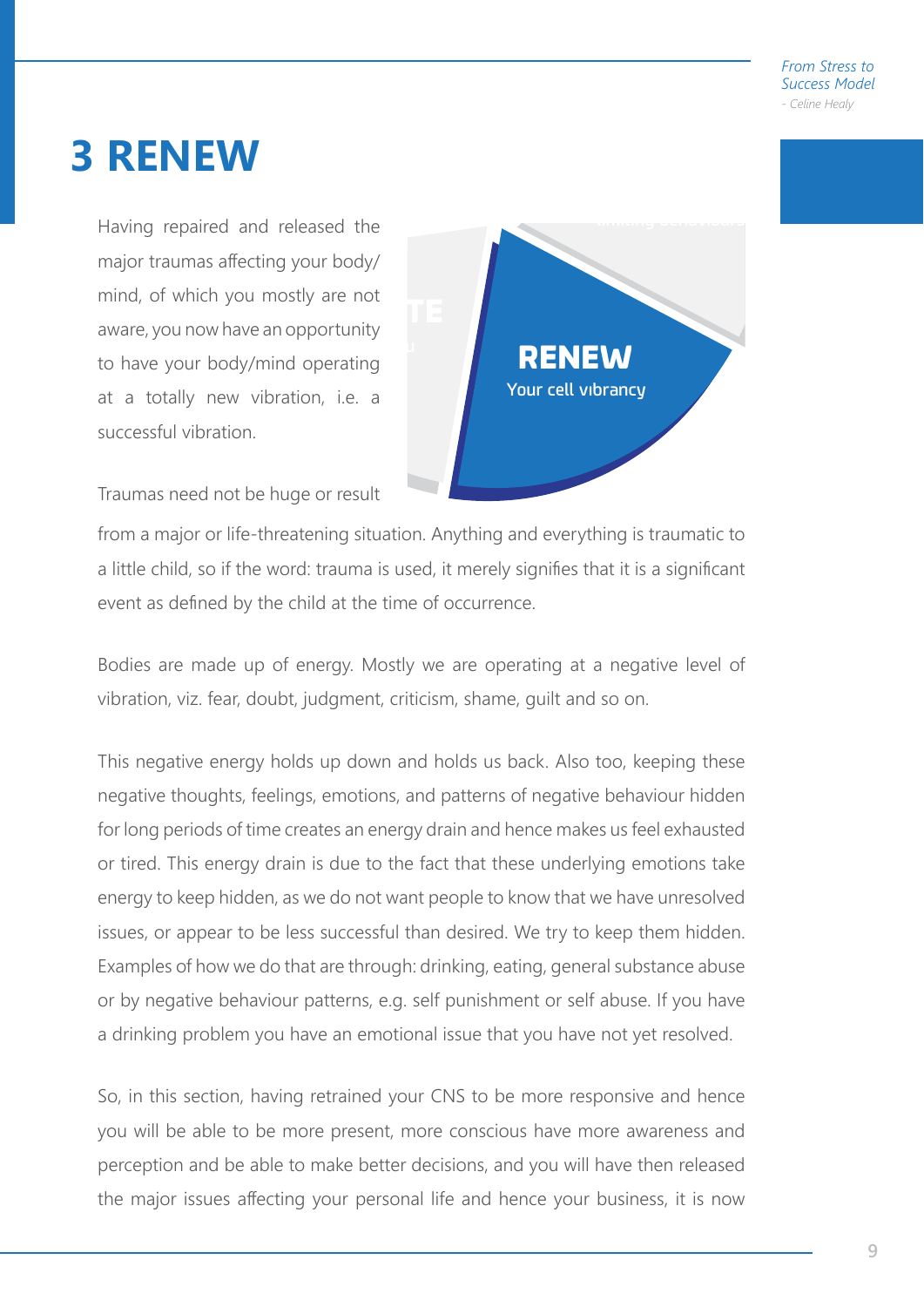time to ensure that your body/mind is in a state of positive vibration all day long, or as much as you would like. When you increase your positive vibration and maintain that state you will then be able to attract what you desire and then you also will be able to set and achieve your goals.

"Attractiveness" is about vibration. If you are in a positive, friendly and happy mood you will most likely attract people who are like you. If you are in a lousy, angry or irritated mood you will most likely attract people who agree with your point of view.

Vibration is about cellular movement. It is hampered by holding onto negative emotions. When you do this you exert even more energy to hold these negative emotions down. This further increases the energy drain from your body/mind and you then experience fatigue or great tiredness. This tiredness generally cannot be replenished by ordinary sleep. You can only be replenished with a good cleaning out of your unexpressed negative emotions.

Sometimes the negative emotion that you hold can be elusive and you may not even be aware of what they might be. However, some people, when they have a disagreement with another may express these words: 'I will never forgive them. They don't deserve that'... or some such saying. In this way you become a victim and are constantly at the mercy of another's whim. If they hurt you again then you will store an even bigger hurt inside thus building a reservoir of internal pain. Unless and until you can release the other person form this hold that you have over them and they over you, you will continue to be a victim of circumstances.

The other negative emotion that makes it impossible to heal effectively is resentment. If you resent anyone for anything, even a minor amount, your ability to heal and restore positivity will be greatly reduced.

So, this Renew section is about getting your entire body/mind to be in a state of positive vibration, holding happy, grateful, appreciative thoughts about yourself or another, so that you can attract what you most desire.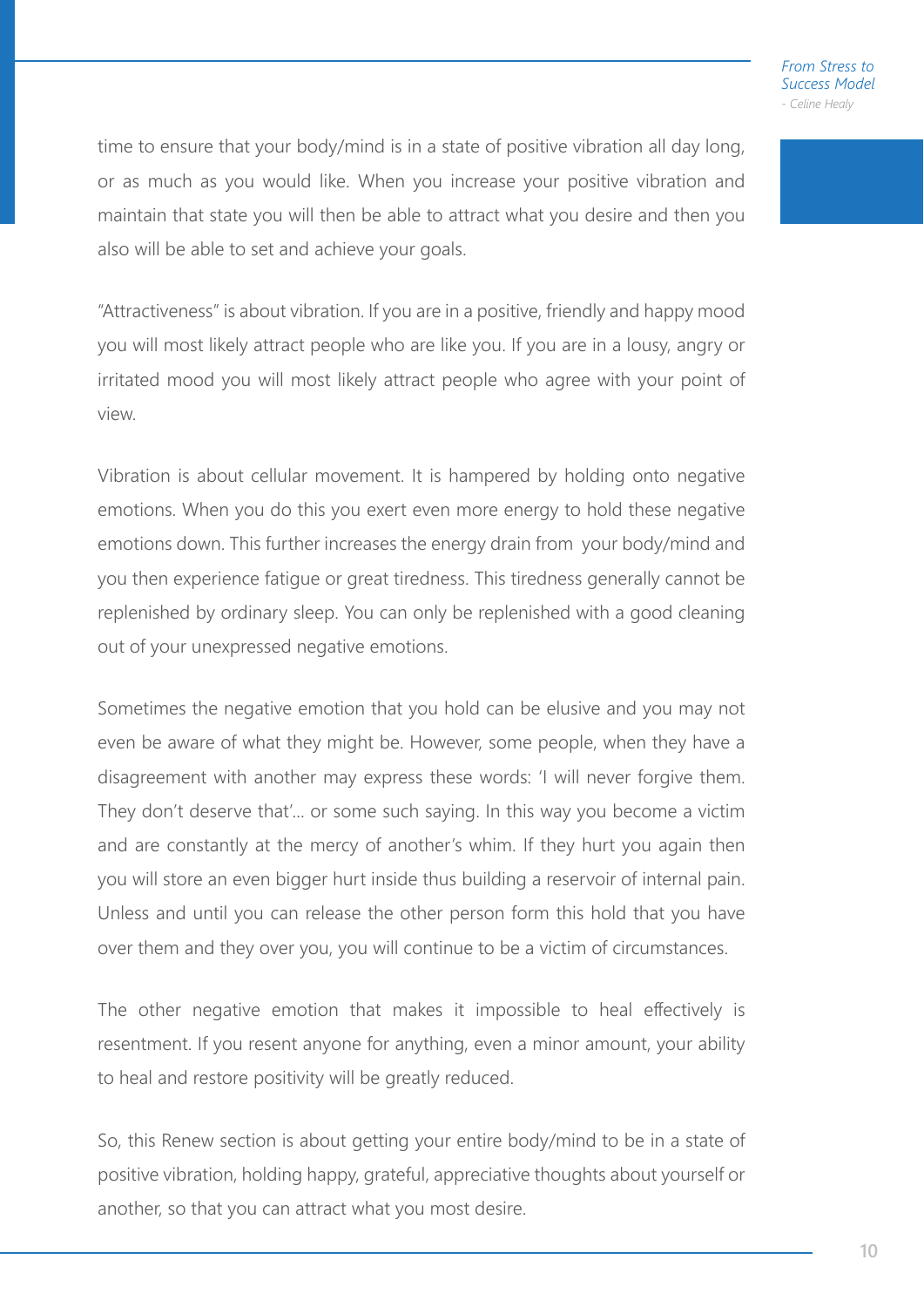### **4 RECREATE**

What we have been moving towards with this Model of From Stress to Success is to know that when we want to set specific goals we know that we will be able to achieve them without fail. You see, if your body/mind is stressed out and your central nervous system is constantly being impinged upon



with chemicals and conflicting messages from the brain and from the heart centres and gut brain centre, then you will not be able to achieve meaningful goals, as they will not be aligned with your heart centre.

Many people are not able to achieve goals. Every year in January they might set New Year's resolutions and within a very short space of time, usually within 6 weeks or less the resolution has died, and they feel a failure and they repeat the patterns of behaviour that have gotten them to the position that they really want to change.

In this step we build upon the other three steps and will now be able to instigate a formula for setting goals, locking them in, having them vibrate to your new level of positive energy and then be clearly able to achieve them easily and effortlessly. By now you will be in flow and be able to live in the present more. When you are in that space setting and achieving goals will be a "knowing" that they will be achieved as your body/mind will have been retrained on all levels to respond to a stressor trigger instead of wildly reacting to any stressful situation. You will be more in control, be invigorated and less tired. You will be able to sleep better and make better decisions and you will be affecting the people around you in a positive manner and hence be able to attract what you want and be able to service your clients better.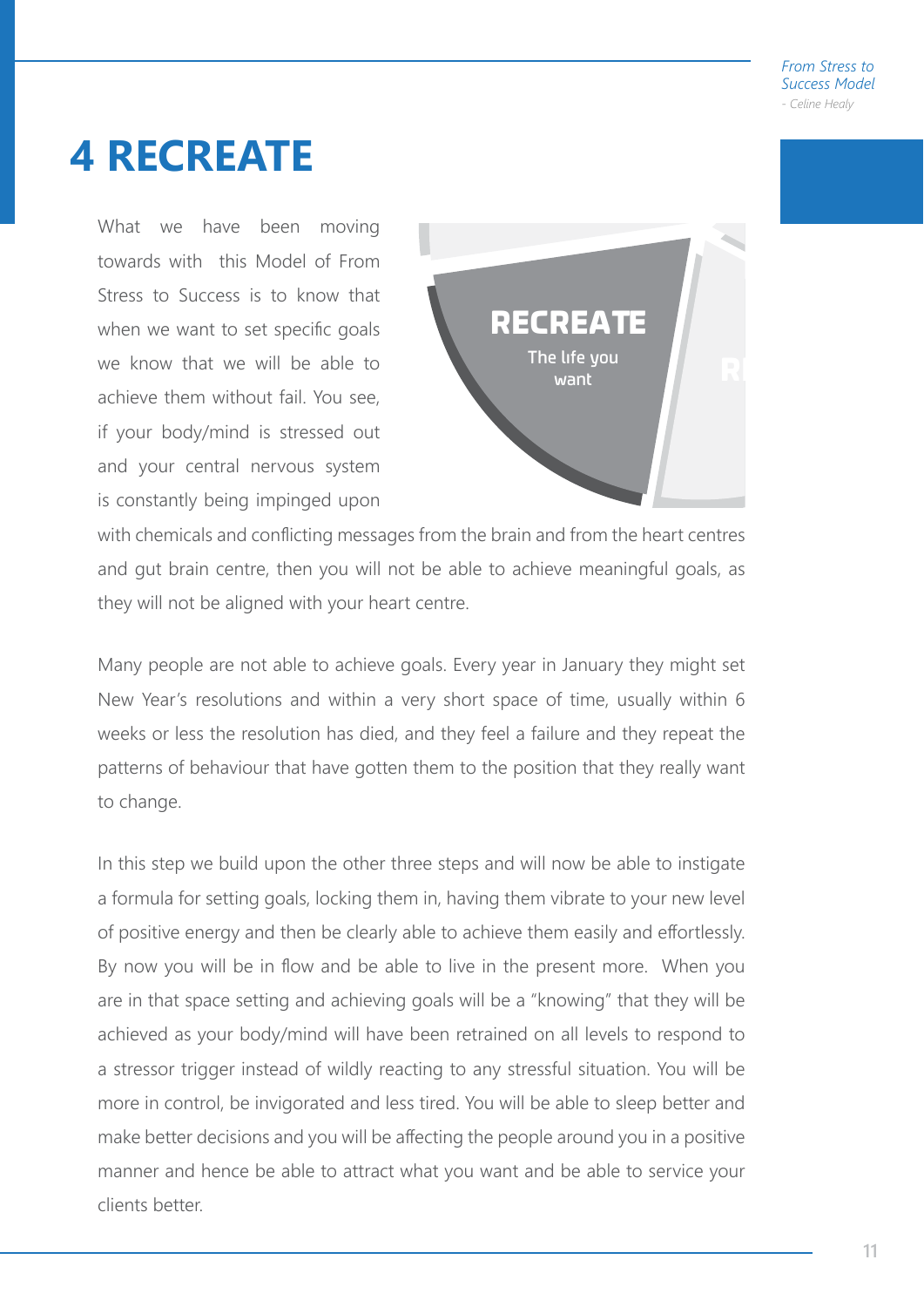## **5 RECLAIM**

This is the final step in the process whereby you will be totally confident in your abilities and you will hence gain more appreciation and be more grateful for everything that comes your way, even if it appears to be a negative event. You will be able to handle things more easily as you will now have a basket of tools



and techniques that you can use daily to reinforce the desired behaviour patterns that you are now adopting.

In this step you will continue to use scientifically proven ways to enhance your positive behaviours, limit things that negatively affect you and change the way your life is heading.

When you appreciate what you have and are grateful for everything that comes your way you will have arrived at that space where life will be joyful every day. You will be happy for no good reason and you will experience being able to access deep intuition, creativity and fun that you have not done so for several years. You will get back to that space where little children are, having fun, being themselves and who are not worrying about what other people think of them. They are in a space of acceptance of self. In this space you will be able to access skills, talents and abilities of which you are unaware and be able to state clearly what your purpose in life is and what you want to, what you will accept and what you will say 'no' to.

This space is your authentic self, the place you have lost and unbeknown to you, are always trying to access. When you reach this place you will be truly happy.

How long will this take? If you have been stressed out most of your life and you